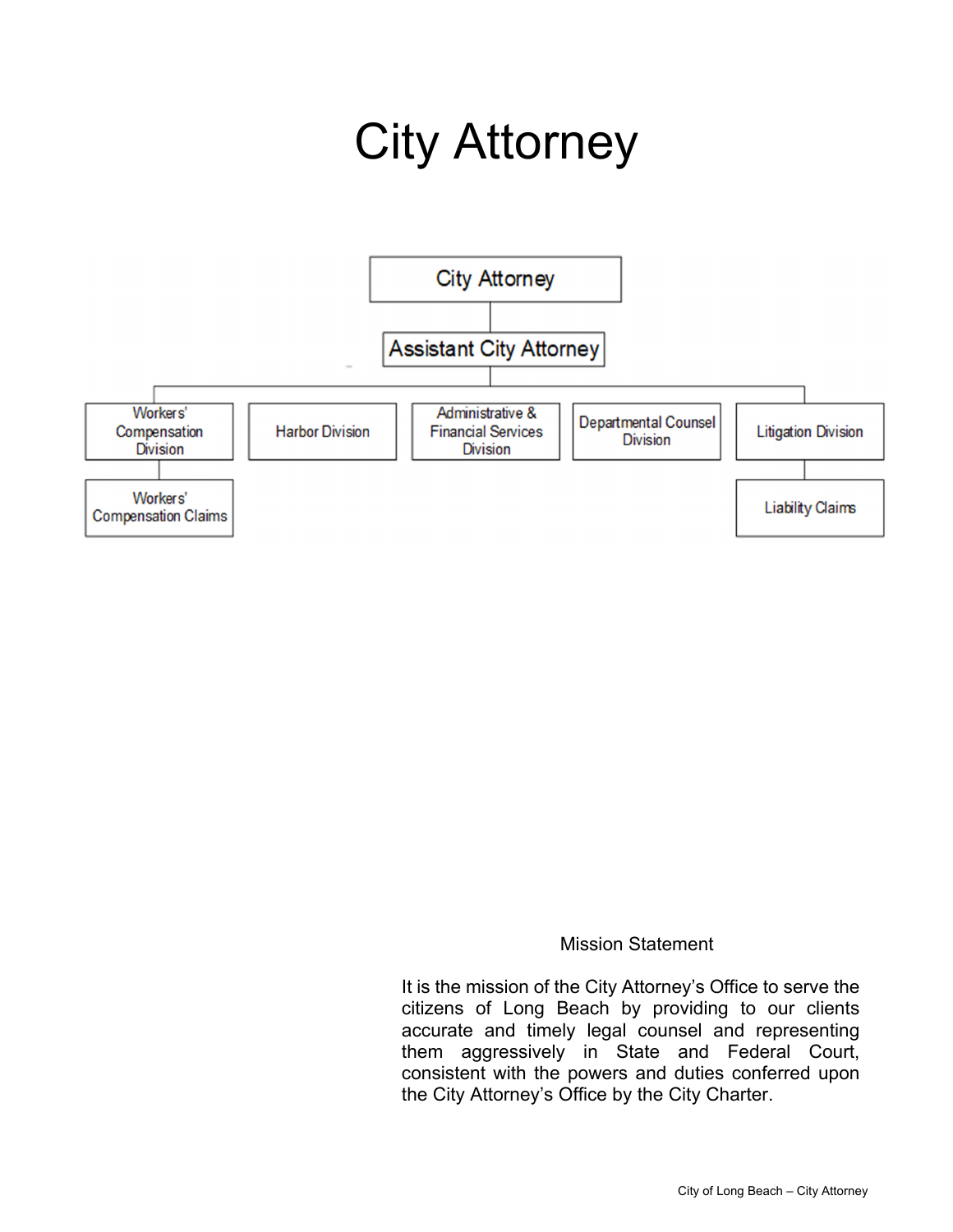#### **Mission Statement**

The City Attorney's Office is committed to providing superior, cost effective legal services to the City, consistent with the highest professional and ethical standards.

The goal of the City Attorney's Office is to protect the public's interest and provide sound legal advice and counsel to the City, its elected and appointed officials, departments, boards and commissions.

The Office will always strive to protect and preserve the legal rights and assets of the City and will vigorously enforce its municipal regulations to maintain and improve the quality of life of its residents.

#### **Overview**

The City Attorney's Office handles all the civil legal affairs of the City of Long Beach. The duties of the City Attorney are set forth in the City's Charter, which provides that the City Attorney shall be the sole and exclusive legal advisor of the City, City Council, and all City commissions, committees, officers and employees. As such, the City Attorney is charged with municipal responsibilities as complex as any in the State.

The City Attorney's office represents the City on affirmative and defensive civil litigation, legislative and legal issues, and administrative code enforcement proceedings.

#### **Departmental Counsel Division**

The Departmental Counsel Division serves as general legal counsel to the City Council, City Officers, and all Departments, Divisions and Bureaus of the City. The Departmental Counsel Division also provides legal advice to forty-six (46) of the City's Boards, Committees and Commissions including the Planning Commission, Civil Service Commission, Ethics Commission, Housing Authority, Board of Water Commissioners, Board of Examiners Appeals and Condemnation, Citizen Police Complaint Commission, Redistricting Commission, Airport Advisory Commission, the Long Beach Community Investment Company, the Successor Agency to the Redevelopment Agency of the City of Long Beach, and the Oversight Board, the Marine Advisory Commission, the Parks and Recreation Commission, the Sustainable City Commission, the Technology and Innovation Commission, the Cultural Heritage Commission, the Board of Health and Human Services, the Commission on Youth and Children, the Senior Citizen Advisory Commission, the Citizen's Advisory Commission on Disabilities, the Veterans Affairs Commission, and the Human Relations Commission.

In addition to providing legal advice, the Division's attorneys proactively investigate and pursue all manner of nuisance related matters to improve the quality of life of Long Beach's residents. The Division attorneys also review, edit, draft and negotiate various transactional documents including contracts, leases, permits, easements, and development agreements as well as drafting ordinances, resolutions, legal opinions and legal memorandums for all the City's various departments. The Departmental Counsel Division is responsible for representing the City in CEQA and Land Use writ actions, and provides legal advice on personnel matters, including litigating various contested personnel matters in both State and Federal courts.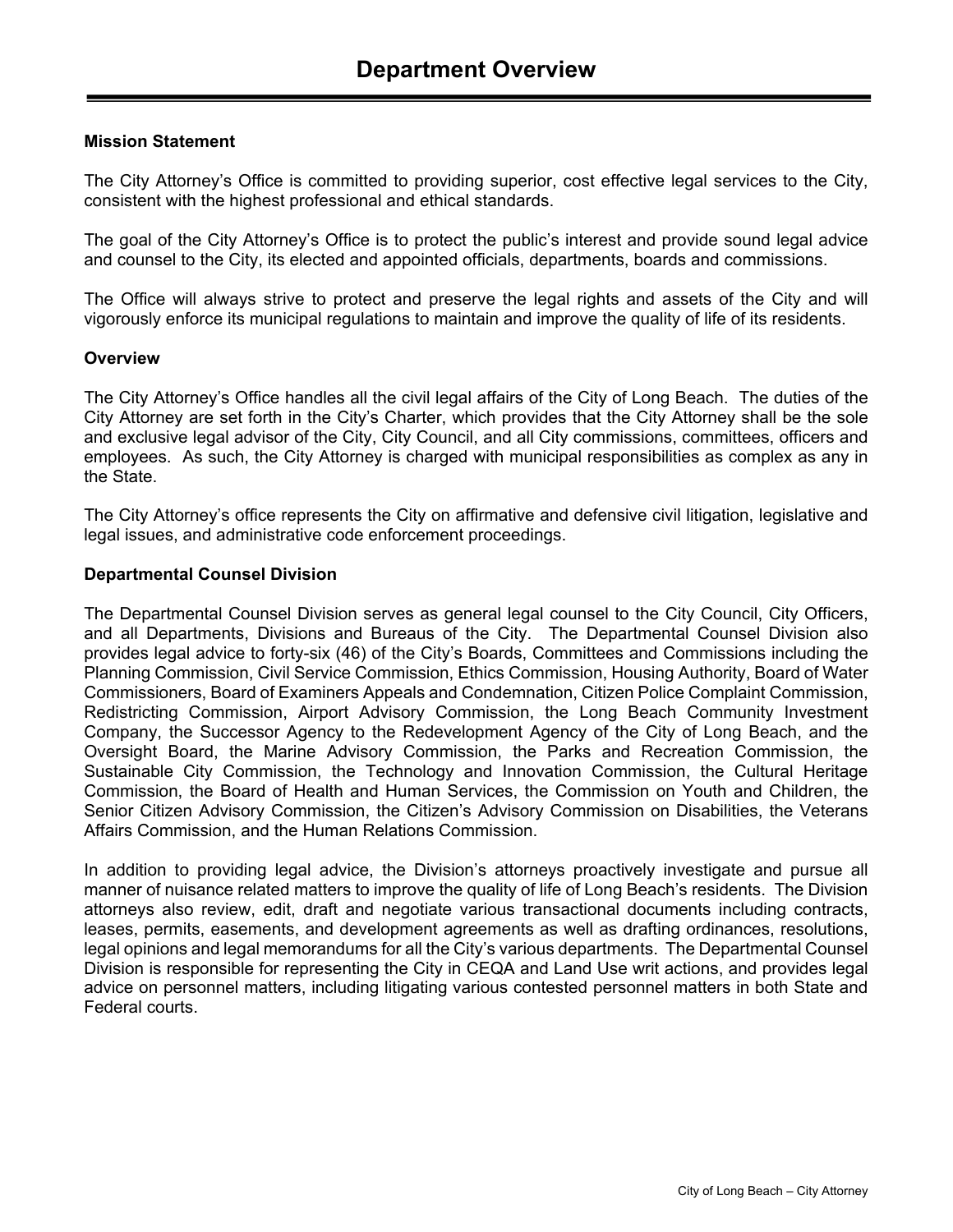#### **Litigation Division**

The Litigation Division defends the City and its agencies, departments, divisions and employees in lawsuits filed in both State and Federal court. Such litigation includes, but is not limited to, personal injury and property damage, alleged civil rights violations, excessive force, labor and employment disputes, dangerous conditions of public property, breach of contract and real estate issues.

The Litigation Division also pursues affirmative litigation matters which seek to recover money due and owing the City for such matters as breach of contract, damage to City property, injuries suffered by City employees acting in the course and scope of their employment, various small claims litigation matters, as well as various debts or financial obligations owed to the City.

#### **Harbor Division**

The Harbor Division provides legal counsel and advice to the Board of Harbor Commissioners and the Port of Long Beach (Harbor Department), the second-busiest seaport in the United States with cargo valued annually at \$180 billion. The Harbor Division attorneys work on all transactions related to the Port's operations whose annual revenues exceed \$700 million and on formulating and implementing the "Green Port Policy" which mitigates the environmental impacts of Port operations.

Harbor Division attorneys also serve as legal counsel to the Alameda Corridor Transportation Authority (ACTA), draft and approve all Harbor Department leases, permits and contracts, prepare all resolutions, ordinances and other regulations for the Board of Harbor Commissioners and the Harbor Department, and provide advice on environmental matters, energy issues, construction projects and real property transactions.

#### **Workers' Compensation Division**

The Workers' Compensation Division is responsible for providing medical and indemnity benefits to injured employees covered by the City's Self-Insured and Self-Administered Workers' Compensation Program. Workers' Compensation Division attorneys adjudicate litigated claims and experienced claims, staff administer benefits and investigate questionable cases.

The Division strives to effectuate the purpose of California's Workers' Compensation law by ensuring that bona fide claims are handled expeditiously while, at the same time, vigorously defending the City against claims that lack merit. This Division works collaboratively with City departments to reduce costs, while at the same time improving service.

#### **Administrative & Financial Services Division**

The Administrative and Financial Services Division provides executive leadership and administrative support to the Department's four divisions and 65 employees. The Division provides financial processing, reporting, and forecasting support within the Department as well as budget development. It also plays a key role in the Department's strategic planning efforts, explores new methods to maximize efficiency and reduce cost, development of all internal policies and regulations; and provides the Department with key human resources, information technology, payroll, safety and risk management guidance and support.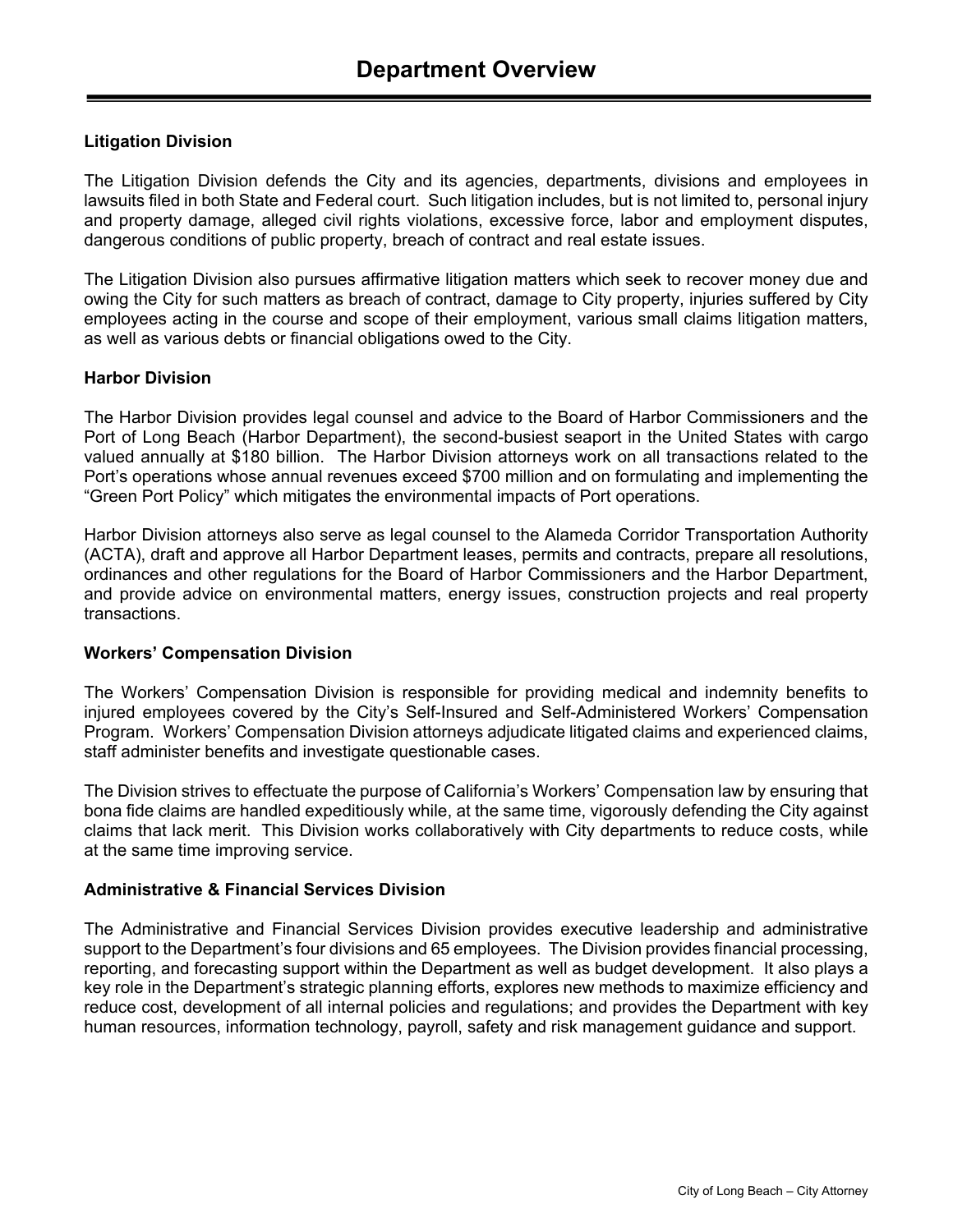- Provided an unprecedented array of legal assistance in connection with the pandemic which included drafting a multitude of City Health Orders; continuous staffing of attorneys and support staff at the City's Emergency Operations Center (EOC); and providing legal advice and guidance regarding the establishment and operation of COVID-19 testing and vaccination sites.
- Advised and prepared permits to facilitate outdoor sidewalk dining and the operation of parklets.
- Prepared a "Hero Pay" ordinance for grocery workers deemed essential workers.
- Provided legal advice and prepared contracts in connection with the conversion of the Convention Center as a place of refuge for migrant children.
- Provided legal guidance throughout the Queen Mary bankruptcy and default process and the proposed transfer of jurisdiction.
- Worked with City management and leaders regarding the establishment of the City's Framework for Reconciliation and provided legal advice and support for the Office of Equity.
- Prepared the City's resolution that urged President Biden to adopt Juneteenth as a Federal holiday.
- Provided significant assistance with the Port of Long Beach's COVID-19 pandemic response, including guidance on emergency procedures, preparation of emergency contracts, development of administrative directives, adjustments to Port operations, and to otherwise keep the Port fully operational.
- Provided contracting, real estate, and compliance advice and documentation on several major construction projects including the Middle Harbor Terminal, the Long Beach Gateway Bridge, and the transmission line replacement project on the Cerritos Channel.
- Furthered various Port environmental initiatives including: implementation of the Clean Air Action Plan and Clean Trucks Program; new tariffs and other measures to continue financial incentives for users of the Port of Long Beach to reduce their impact on the environment (including further electrification of the Port); granting funding contracts for health care programs to expand asthma and cardiopulmonary/respiratory services in Long Beach; advising the Port on negotiations with the California Coastal Commission and compliance with the California Environmental Quality Act regarding the Port Master Plan update; and assisting the Port in awarding subgrant, cost-sharing and funding agreements as part of a California Air Resources Board grant to demonstrate the performance of zero emissions terminal equipment and efficiency strategies at the Port.
- Assisted Port staff on its numerous leases, including a new lease with SpaceX at the Navy Mole.
- Handled approximately 72 new lawsuits; settled 33 cases without a trial; resolved five cases with dispositive motions; and tendered defense/indemnity to outside entities in three cases, saving City defense costs and potential payout for settlement/verdict.
- Recovered approximately \$268,679 through subrogation for the City.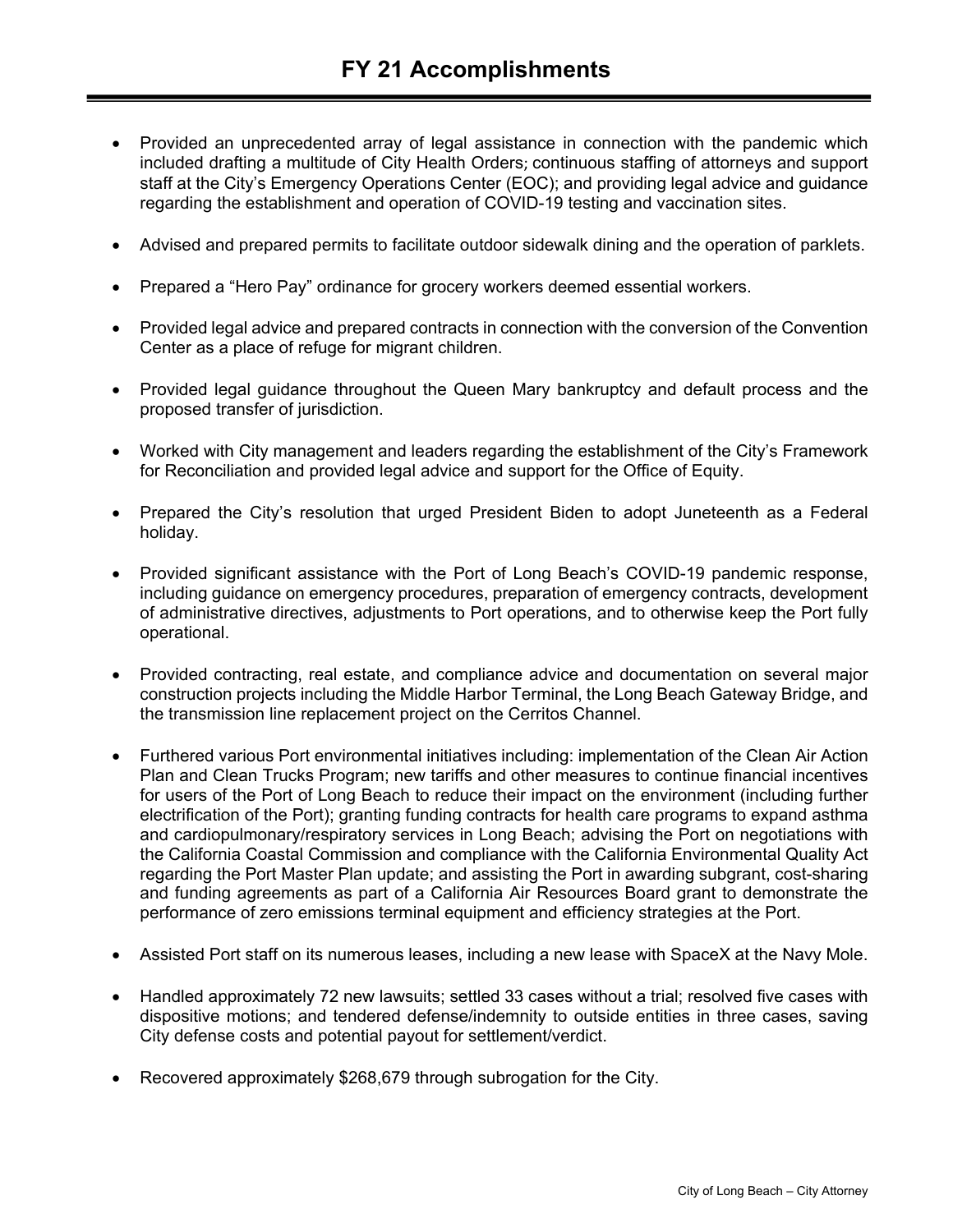- Received and investigated approximately 455 Government Tort Claims and resolved 134 claims with a total payout of approximately \$488,289.
- Handled a total of 2,054 claims of which approximately 700 were COVID-19 related.
- Successfully passed a rigorous Audit of the City's Workers' Compensation program by the Department of Industrial Relations, Division of Workers' Compensation's Audit Enforcement Unit
- Continued to use a pharmacy benefit management program to consistently maintain lower Workers' Compensation pharmacy costs.
- Continued to manage the quality of the medical providers available to injured workers by addressing provider issues such as access, quality of care, timeliness of reporting, and consistent evidence-based treatment via Medical Provider Network (MPN).
- Continued to utilize bill review services in accordance with the Workers' Compensation Laws of California with an annual savings of approximately \$13 million against its medical bill volume of approximately \$22 million.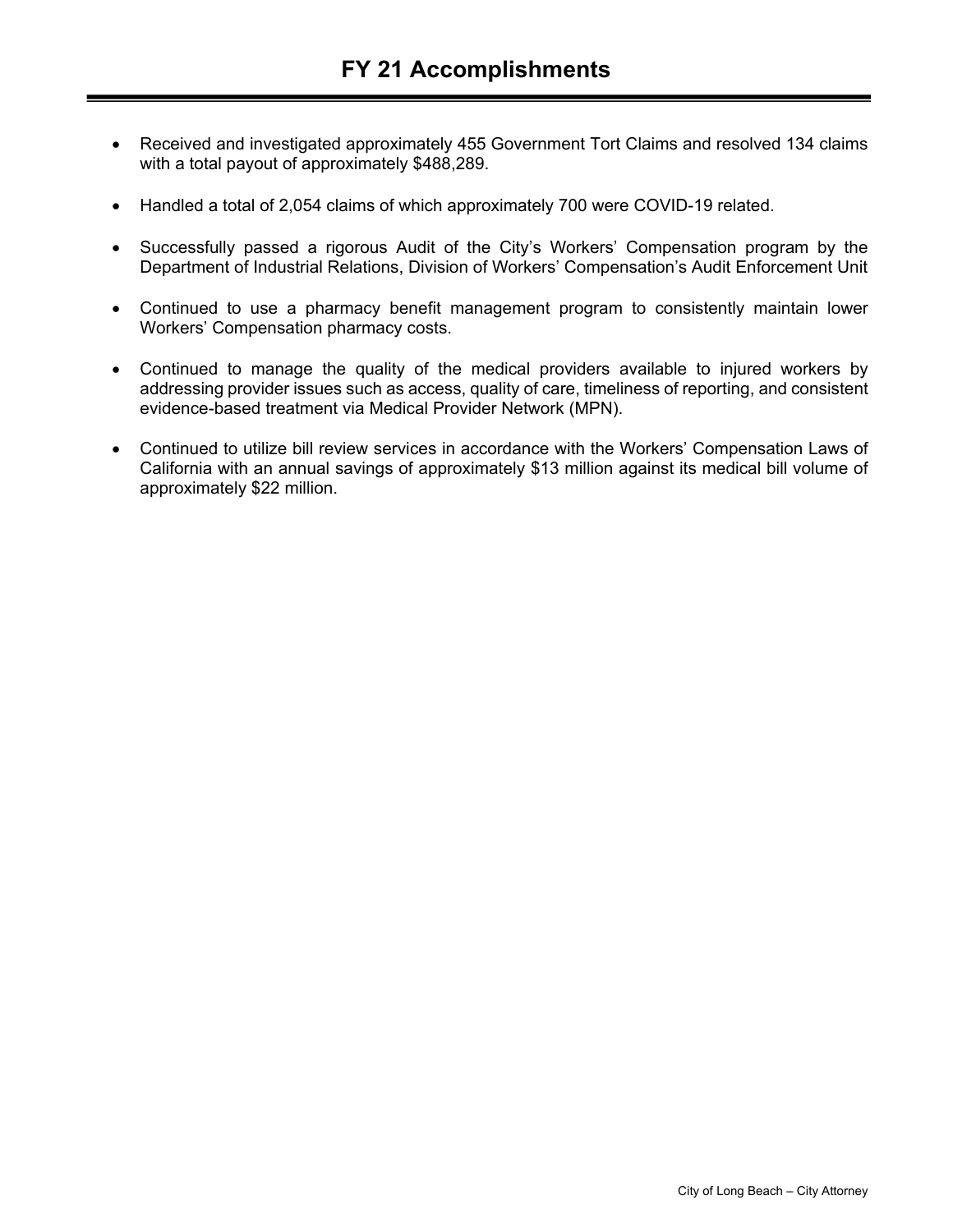|                                           | <b>Actual</b> | Adopted*     | Adjusted**   | Adopted*     |
|-------------------------------------------|---------------|--------------|--------------|--------------|
|                                           | <b>FY 20</b>  | <b>FY 21</b> | <b>FY 21</b> | <b>FY 22</b> |
| <b>Revenues:</b>                          |               |              |              |              |
| <b>Property Taxes</b>                     |               |              |              |              |
| Sales and Use Taxes                       |               |              |              |              |
| <b>Other Taxes</b>                        |               |              |              |              |
| <b>Utility Users Tax</b>                  |               |              |              |              |
| <b>Franchise Fees</b>                     |               |              |              |              |
| Licenses, Permits and Fees                | 57,590        |              |              |              |
| <b>Fines and Forfeitures</b>              |               |              |              |              |
| Use of Money & Property                   |               |              |              |              |
| Revenue from Other Agencies               |               |              |              |              |
| <b>Charges for Services</b>               |               |              |              |              |
| <b>Other Revenues</b>                     | 17,963        | 5,000        | 5,000        | 5,000        |
| <b>Intrafund Services</b>                 |               |              |              |              |
| <b>Intrafund Transfers</b>                |               |              |              |              |
| <b>Interfund Services</b>                 |               |              |              |              |
| <b>Interfund Transfers</b>                |               |              |              |              |
| <b>Other Financing Sources</b>            |               |              |              |              |
| <b>Total Revenues</b>                     | 75,552        | 5,000        | 5,000        | 5,000        |
| <b>Expenditures:</b>                      |               |              |              |              |
| Salaries and Wages                        | 7,448,292     | 7,598,015    | 7,340,489    | 7,952,566    |
| <b>Employee Benefits</b>                  | 4,083,082     | 4,365,703    | 4,274,968    | 4,502,790    |
| Overtime                                  | (1,615)       | 400          | 400          | 400          |
| Materials, Supplies and Services          | (1,509,284)   | (1,387,140)  | (1,387,140)  | (1,358,379)  |
| Interfund Support                         | 755,520       | 1,012,318    | 1,012,318    | 1,167,086    |
| Intrafund Support                         |               |              |              |              |
| <b>Capital Purchases</b>                  |               |              |              |              |
| <b>Insurance Premiums and Losses</b>      |               |              |              |              |
| <b>Other Non-Operational Expenditures</b> |               |              |              |              |
| <b>Operating Transfers</b>                |               |              |              |              |
| Intrafund Transfers Out                   |               |              |              |              |
| Purchase of Gas & Water                   |               |              |              |              |
| Depreciation and Non Cash Expenditures    |               |              |              |              |
| <b>Total Expenditures</b>                 | 10,775,996    | 11,589,297   | 11,241,035   | 12,264,464   |
| <b>Budgeted FTEs</b>                      | 72.00         | 70.00        | 70.00        | 70.00        |

### **Financial Summary by Category**

\* Amounts exclude all-years carryover. See budget ordinance in the back of this document.

\*\*Adjusted Budget as of May 31, 2021.

Note: During this stabilization period of the new financial system, the amounts and character categories have been updated to match the revised Chart of Accounts in the system. As the City refines its reporting functionality and Chart of Accounts, future reports may have further adjustments.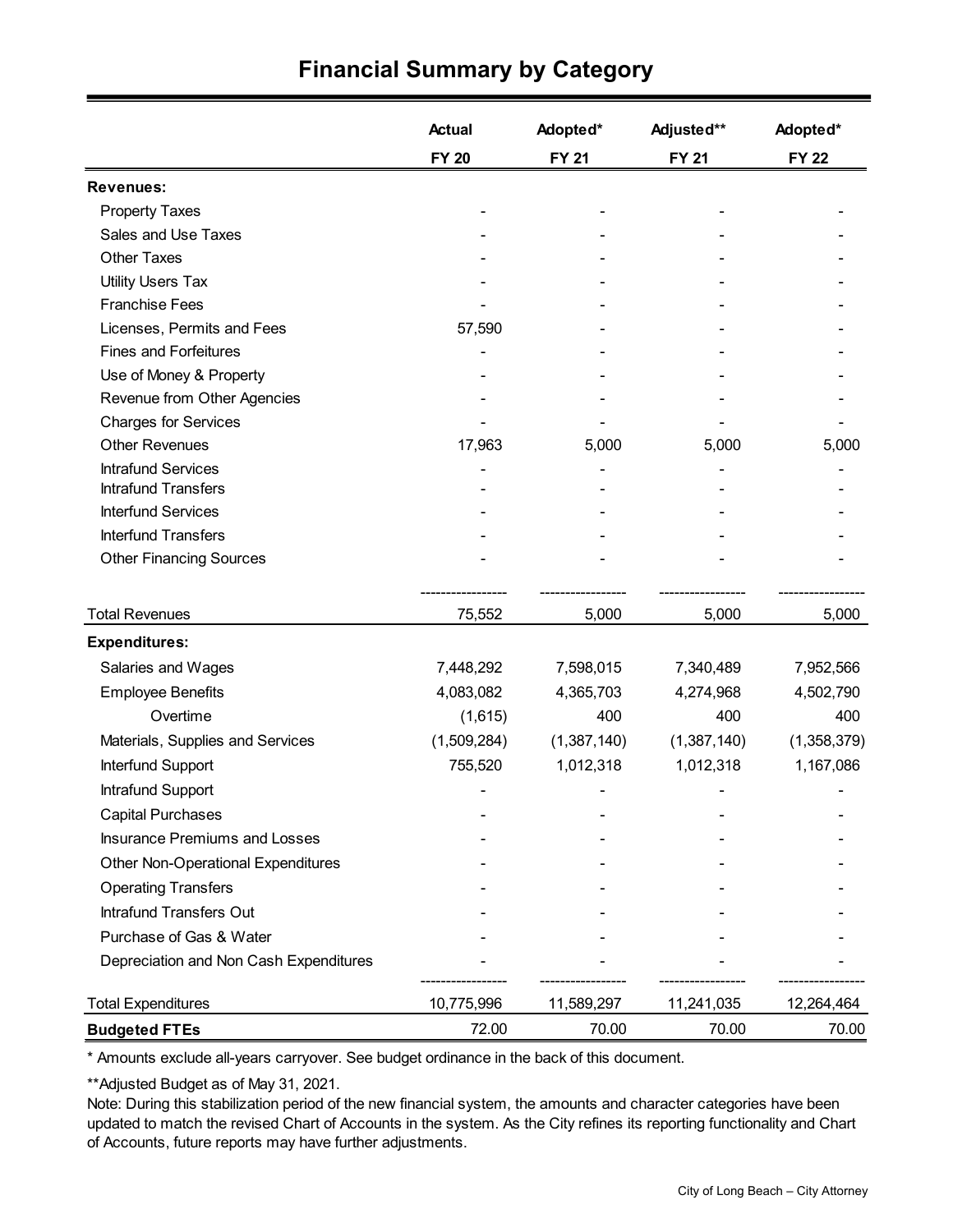## **Personnel Summary**

| <b>Classification</b>                                                                                                                                                                                                                                                                                                                                                                                                                                                                                                                                                                                                                                                                                                                                                                                                                                                                                                                                            | <b>FY 20</b><br><b>Adopt</b><br><b>FTE</b>                                                                                                                                                                    | <b>FY 21</b><br><b>Adopt</b><br><b>FTE</b>                                                                                                                                                                            | <b>FY 22</b><br><b>Adopt</b><br><b>FTE</b>                                                                                                                                                                            | <b>FY 21</b><br><b>Adopted</b><br><b>Budget</b>                                                                                                                                                                                                                                             | <b>FY 22</b><br>Adopted<br><b>Budget</b>                                                                                                                                                                                                                                                      |
|------------------------------------------------------------------------------------------------------------------------------------------------------------------------------------------------------------------------------------------------------------------------------------------------------------------------------------------------------------------------------------------------------------------------------------------------------------------------------------------------------------------------------------------------------------------------------------------------------------------------------------------------------------------------------------------------------------------------------------------------------------------------------------------------------------------------------------------------------------------------------------------------------------------------------------------------------------------|---------------------------------------------------------------------------------------------------------------------------------------------------------------------------------------------------------------|-----------------------------------------------------------------------------------------------------------------------------------------------------------------------------------------------------------------------|-----------------------------------------------------------------------------------------------------------------------------------------------------------------------------------------------------------------------|---------------------------------------------------------------------------------------------------------------------------------------------------------------------------------------------------------------------------------------------------------------------------------------------|-----------------------------------------------------------------------------------------------------------------------------------------------------------------------------------------------------------------------------------------------------------------------------------------------|
| <b>City Attorney</b><br><b>Assistant City Attorney</b><br><b>Deputy City Attorney</b><br><b>Executive Assistant</b><br><b>General Liability Claims Adjuster II</b><br><b>General Liability Claims Adjuster III</b><br>Legal Administrative Assistant<br>Legal Administrator<br>Legal Assistant I<br>Legal Assistant III<br>Legal Assistant IV<br>Legal Assistant-Subrogation<br><b>Legal Office Assistant</b><br><b>Legal Office Specialist</b><br>Legal Records Management Supervisor<br><b>Legal Records Specialist</b><br><b>Legal Systems Support Specialist</b><br><b>Liability Claims Assistant II</b><br>Manager-Workers' Compensation<br>Paralegal<br><b>Principal Deputy City Attorney</b><br>Senior Workers' Comp Claims Examiner<br><b>Workers' Comp Administrative Assistant</b><br><b>Workers' Comp Claims Assistant</b><br><b>Workers' Comp Claims Examiner</b><br><b>Workers' Comp Medical Only Examiner</b><br>Workers' Comp Office Assistant II | 1.00<br>1.00<br>20.00<br>2.00<br>2.00<br>1.00<br>1.00<br>1.00<br>5.00<br>7.00<br>1.00<br>1.00<br>2.00<br>1.00<br>2.00<br>1.00<br>1.00<br>1.00<br>1.00<br>4.00<br>2.00<br>1.00<br>2.00<br>5.00<br>1.00<br>5.00 | 1.00<br>1.00<br>19.00<br>2.00<br>2.00<br>1.00<br>1.00<br>1.00<br>1.00<br>5.00<br>6.00<br>1.00<br>1.00<br>1.00<br>1.00<br>2.00<br>1.00<br>1.00<br>1.00<br>1.00<br>4.00<br>2.00<br>1.00<br>2.00<br>5.00<br>1.00<br>5.00 | 1.00<br>1.00<br>19.00<br>2.00<br>2.00<br>1.00<br>1.00<br>1.00<br>1.00<br>5.00<br>6.00<br>1.00<br>2.00<br>1.00<br>1.00<br>1.00<br>1.00<br>1.00<br>1.00<br>1.00<br>4.00<br>2.00<br>1.00<br>2.00<br>5.00<br>1.00<br>5.00 | 315,015<br>255,454<br>2,751,540<br>208,529<br>172,719<br>104,695<br>56,337<br>138,936<br>51,556<br>371,283<br>466,569<br>94,010<br>49,802<br>56,337<br>78,834<br>97,078<br>98,904<br>62,834<br>130,358<br>85,963<br>738,396<br>211,940<br>83,516<br>160,591<br>451,178<br>65,384<br>277,230 | 319,525<br>265,748<br>2,916,067<br>216,932<br>187,183<br>112,909<br>63,498<br>144,534<br>54,844<br>379,920<br>483,565<br>98,769<br>102,233<br>59,930<br>80,804<br>56,977<br>105,213<br>66,841<br>135,612<br>85,963<br>768,155<br>228,106<br>88,843<br>164,606<br>484,032<br>67,018<br>286,572 |
| <b>Total Salaries</b><br><b>Overtime</b><br><b>Fringe Benefits</b><br><b>Administrative Overhead</b><br><b>Attrition/Salary Savings</b><br><b>Expenditure Transfer</b>                                                                                                                                                                                                                                                                                                                                                                                                                                                                                                                                                                                                                                                                                                                                                                                           | 72.00                                                                                                                                                                                                         | 70.00                                                                                                                                                                                                                 | 70.00                                                                                                                                                                                                                 | 7,634,988<br>400<br>4,201,071<br>164,633<br>(151,866)<br>114,893                                                                                                                                                                                                                            | 8,024,400<br>400<br>4,320,276<br>182,514<br>(186, 727)<br>114,893                                                                                                                                                                                                                             |
| <b>Total</b>                                                                                                                                                                                                                                                                                                                                                                                                                                                                                                                                                                                                                                                                                                                                                                                                                                                                                                                                                     | 72.00                                                                                                                                                                                                         | 70.00                                                                                                                                                                                                                 | 70.00                                                                                                                                                                                                                 | 11,964,118                                                                                                                                                                                                                                                                                  | 12,455,756                                                                                                                                                                                                                                                                                    |